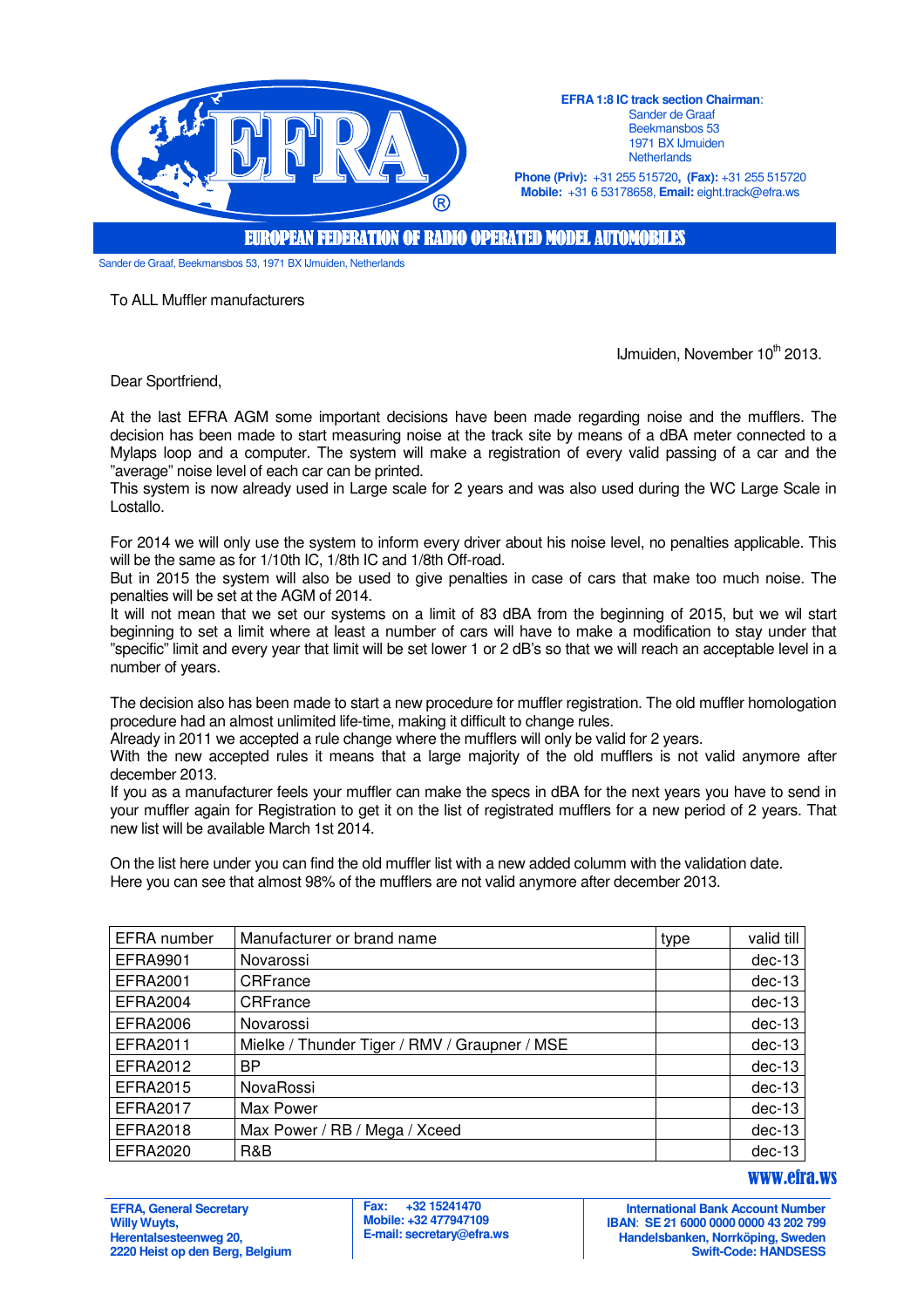

| <b>EFRA2021</b> | Schepis/Boss                                                                                                       |       | $dec-13$ |
|-----------------|--------------------------------------------------------------------------------------------------------------------|-------|----------|
| <b>EFRA2022</b> | Axe Rossi                                                                                                          |       | $dec-13$ |
| <b>EFRA2023</b> | <b>SPM</b>                                                                                                         |       | $dec-13$ |
| <b>EFRA2024</b> | SPM Off-road                                                                                                       |       | $dec-13$ |
| <b>EFRA2029</b> | Radiosistemi                                                                                                       |       | $dec-13$ |
| <b>EFRA2030</b> | Radiosistemi                                                                                                       |       | $dec-13$ |
| <b>EFRA2031</b> | Radiosistemi/JP                                                                                                    |       | $dec-13$ |
| <b>EFRA2032</b> | Radiosistemi                                                                                                       |       | $dec-13$ |
| EFRA2033        | Picco / Mega / LRP / IDM                                                                                           |       | $dec-13$ |
| <b>EFRA2034</b> | Technokit/RCE/Hipex                                                                                                |       | $dec-13$ |
| <b>EFRA2035</b> | Thunder Tiger/Associated/Reedy                                                                                     |       | $dec-13$ |
| <b>EFRA2036</b> | Max Power                                                                                                          |       | $dec-13$ |
| <b>EFRA2037</b> | <b>ATS</b>                                                                                                         |       | $dec-13$ |
| <b>EFRA2039</b> | Thunder Tiger/Associated/Reedy                                                                                     |       | $dec-13$ |
| <b>EFRA2040</b> | AxeRossi                                                                                                           |       | $dec-13$ |
| <b>EFRA2041</b> | Mielke / Orcan / RMV / Xceed / MSE / Graupner / Ansmann / Thunder<br>Tiger / Carson / Buggysport Racing / Nitrotec |       | $dec-13$ |
| <b>EFRA2042</b> | OS Engines Mugen-Seiki / Ninja /S-Workz / JQ Products                                                              |       | $dec-13$ |
| <b>EFRA2043</b> | OS Engines                                                                                                         |       | $dec-13$ |
| <b>EFRA2045</b> | R&B                                                                                                                |       | $dec-13$ |
| <b>EFRA2046</b> | Picco / Mega / LRP / IDM                                                                                           |       | $dec-13$ |
| <b>EFRA2047</b> | Hong Nor                                                                                                           |       | $dec-13$ |
| <b>EFRA2048</b> | Radiosistemi                                                                                                       |       | $dec-13$ |
| <b>EFRA2050</b> | Axe Rossi                                                                                                          |       | $dec-13$ |
| <b>EFRA2051</b> | R&R Non Solo Racing                                                                                                |       | $dec-13$ |
| <b>EFRA2052</b> | NovaRossi                                                                                                          |       | $dec-13$ |
| <b>EFRA2053</b> | <b>GRP</b> Gandini                                                                                                 |       | $dec-13$ |
| <b>EFRA2054</b> | <b>GRP Gandini</b>                                                                                                 |       | $dec-13$ |
| <b>EFRA2055</b> | <b>GRP Gandini</b>                                                                                                 |       | $dec-13$ |
| <b>EFRA2056</b> | Sirio Orion CRF Boss SM REDS Werks KM Epic by LM                                                                   |       | $dec-13$ |
| <b>EFRA2057</b> | Sirio Orion CRF Boss SM REDS Werks KM Epic by LM                                                                   |       | $dec-13$ |
| <b>EFRA2058</b> | Sirio Orion CRF Boss SM REDS Werks KM Epic by LM                                                                   |       | $dec-13$ |
| <b>EFRA2060</b> | Shengine                                                                                                           |       | $dec-13$ |
| <b>EFRA2061</b> | Mielke / Xceed / MSE                                                                                               |       | $dec-13$ |
| <b>EFRA2062</b> | Hongnor                                                                                                            | buggy | $dec-13$ |
| EFRA2063        | LRP / NOSRAM                                                                                                       | buggy | $dec-13$ |
| <b>EFRA2064</b> | DI Monaco Model                                                                                                    |       | $dec-13$ |
| <b>EFRA2065</b> | Orion                                                                                                              |       | $dec-13$ |
| <b>EFRA2066</b> | Orion                                                                                                              |       | $dec-13$ |
| <b>EFRA2067</b> | <b>EDAM</b>                                                                                                        |       | $dec-13$ |
| <b>EFRA2068</b> | Capricorn                                                                                                          |       | $dec-13$ |
| <b>EFRA2069</b> | RCE/Hipex/Gimar                                                                                                    |       | $dec-13$ |
| <b>EFRA2070</b> | Mielke                                                                                                             |       | $dec-13$ |
| EFRA2071        | Team Losi                                                                                                          | buggy | $dec-13$ |
| <b>EFRA2072</b> | Go Tech                                                                                                            |       | $dec-13$ |
| <b>EFRA2073</b> | MAX                                                                                                                |       | $dec-13$ |
| <b>EFRA2074</b> | Sirio Orion CRF Boss SM REDS Werks KM Epic by LM                                                                   |       | $dec-13$ |

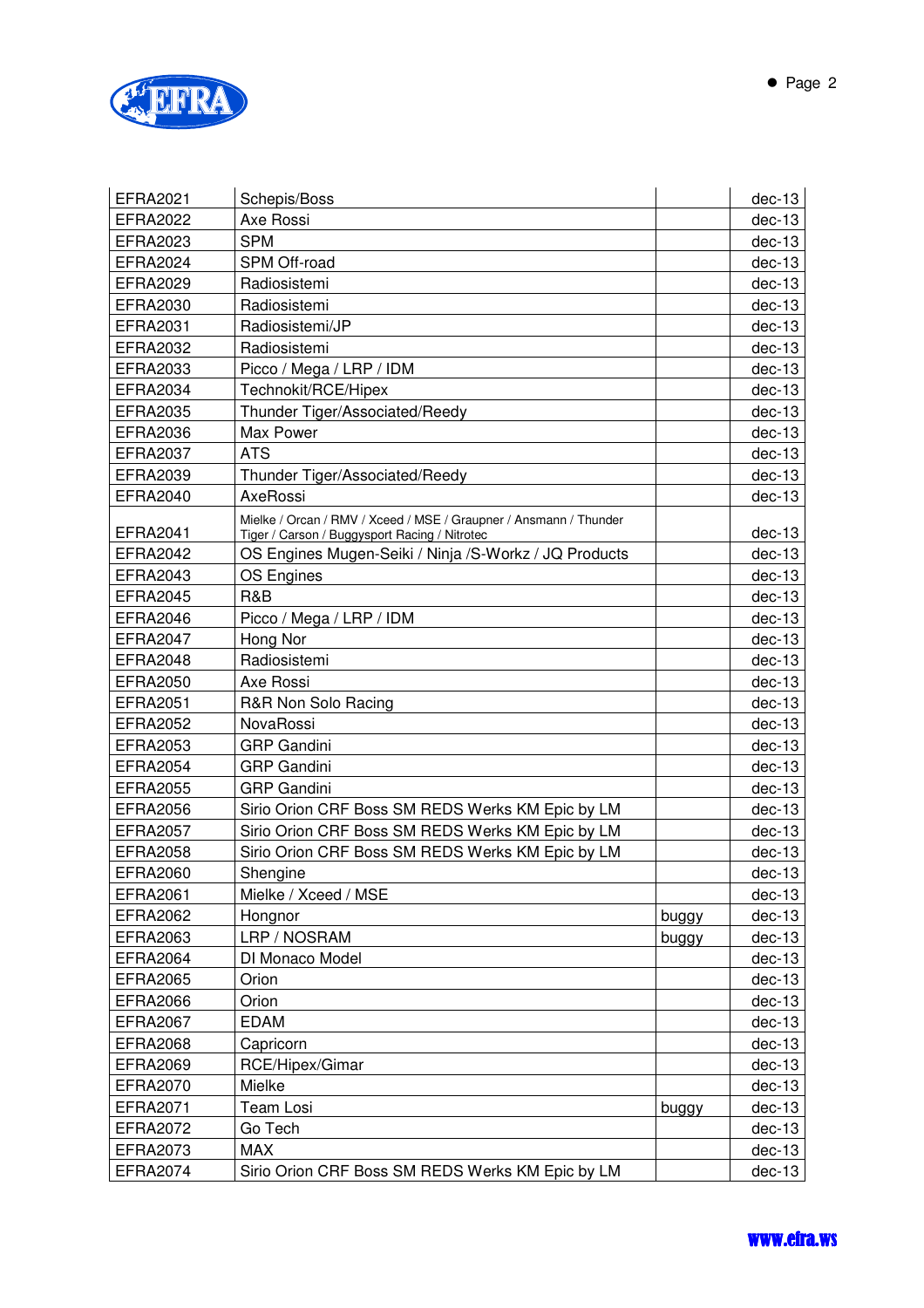

| EFRA3001        | R&B                                              |       | $dec-13$ |
|-----------------|--------------------------------------------------|-------|----------|
| <b>EFRA3002</b> | R&B                                              |       | $dec-13$ |
| EFRA3003        | R&B                                              |       | $dec-13$ |
| <b>EFRA3004</b> | NovaRossi                                        |       | $dec-13$ |
| <b>EFRA3005</b> | NovaRossi                                        |       | $dec-13$ |
| <b>EFRA3006</b> | NovaRossi                                        |       | $dec-13$ |
| <b>EFRA3007</b> | NovaRossi                                        |       | $dec-13$ |
| <b>EFRA3008</b> | <b>GRP</b>                                       |       | $dec-13$ |
| EFRA3009        | <b>GRP</b>                                       |       | $dec-13$ |
| EFRA3011        | <b>BP</b>                                        |       | $dec-13$ |
| EFRA3012        | Mielke / RMV / MSE / Orcan                       |       | $dec-13$ |
| EFRA3013        | <b>SPM</b>                                       |       | $dec-13$ |
| EFRA3014        | Sirio Orion CRF Boss SM REDS Werks KM Epic by LM |       | $dec-13$ |
| EFRA3015        | Sirio Orion CRF Boss SM REDS Werks KM Epic by LM |       | $dec-13$ |
| EFRA3016        | Hongnor                                          |       | $dec-13$ |
| EFRA3017        | Radio Sistemi                                    |       | $dec-13$ |
| EFRA3018        | Radio Sistemi                                    |       | $dec-13$ |
| EFRA3019        | Radio Sistemi                                    |       | $dec-13$ |
| <b>EFRA3020</b> | Schepis/Boss                                     |       | $dec-13$ |
| EFRA3021        | Di Monaco                                        |       | $dec-13$ |
| EFRA3023        | <b>VP Racing</b>                                 |       | $dec-13$ |
| EFRA3024        | Max                                              |       | $dec-13$ |
| <b>EFRA3025</b> | <b>OS</b>                                        |       | $dec-13$ |
| EFRA3026        | <b>OS</b>                                        |       | $dec-13$ |
| <b>EFRA3027</b> | <b>OS</b>                                        |       | $dec-13$ |
| <b>EFRA3028</b> | <b>OS</b>                                        |       | $dec-13$ |
| <b>EFRA3029</b> | <b>Team Orion CRF</b>                            |       | $dec-13$ |
| EFRA3030        | <b>Team Orion CRF</b>                            |       | $dec-13$ |
| EFRA3031        | Picco / Mega / LRP / IDM                         |       | $dec-13$ |
| EFRA3032        | Picco / Mega / LRP / IDM                         |       | $dec-13$ |
| EFRA3033        | SH/Golden Lion                                   |       | $dec-13$ |
| EFRA3034        | <b>RCE</b>                                       |       | $dec-13$ |
| <b>EFRA3035</b> | <b>RCE</b>                                       |       | $dec-13$ |
| <b>EFRA3036</b> | JP                                               |       | $dec-13$ |
| <b>EFRA3037</b> | LRP 36220                                        | buggy | $dec-13$ |
| <b>EFRA3038</b> | LRP 36230 / NOSRAM                               | buggy | $dec-13$ |
| EFRA3039        | LRP 36240                                        | buggy | $dec-13$ |
| EFRA3043        | OEM-EFRA3025                                     |       | $dec-13$ |
| EFRA3044        | OEM-EFRA3026                                     |       | $dec-13$ |
| <b>EFRA3045</b> | OEM-EFRA3027                                     |       | $dec-13$ |
| <b>EFRA3046</b> | OEM-EFRA3028                                     |       | $dec-13$ |
| <b>EFRA2075</b> | Shengine / Dynamite / Horizon                    | buggy | $dec-13$ |
| <b>EFRA2076</b> | LRP / NOSRAM                                     | buggy | $dec-13$ |
| <b>EFRA2077</b> | Ital Trading / EZ Power                          |       | $dec-13$ |
| <b>EFRA2078</b> | Max                                              |       | $dec-13$ |
| <b>EFRA2079</b> | Max                                              |       | $dec-13$ |
| <b>EFRA2080</b> | Hong Nor                                         | buggy | $dec-13$ |

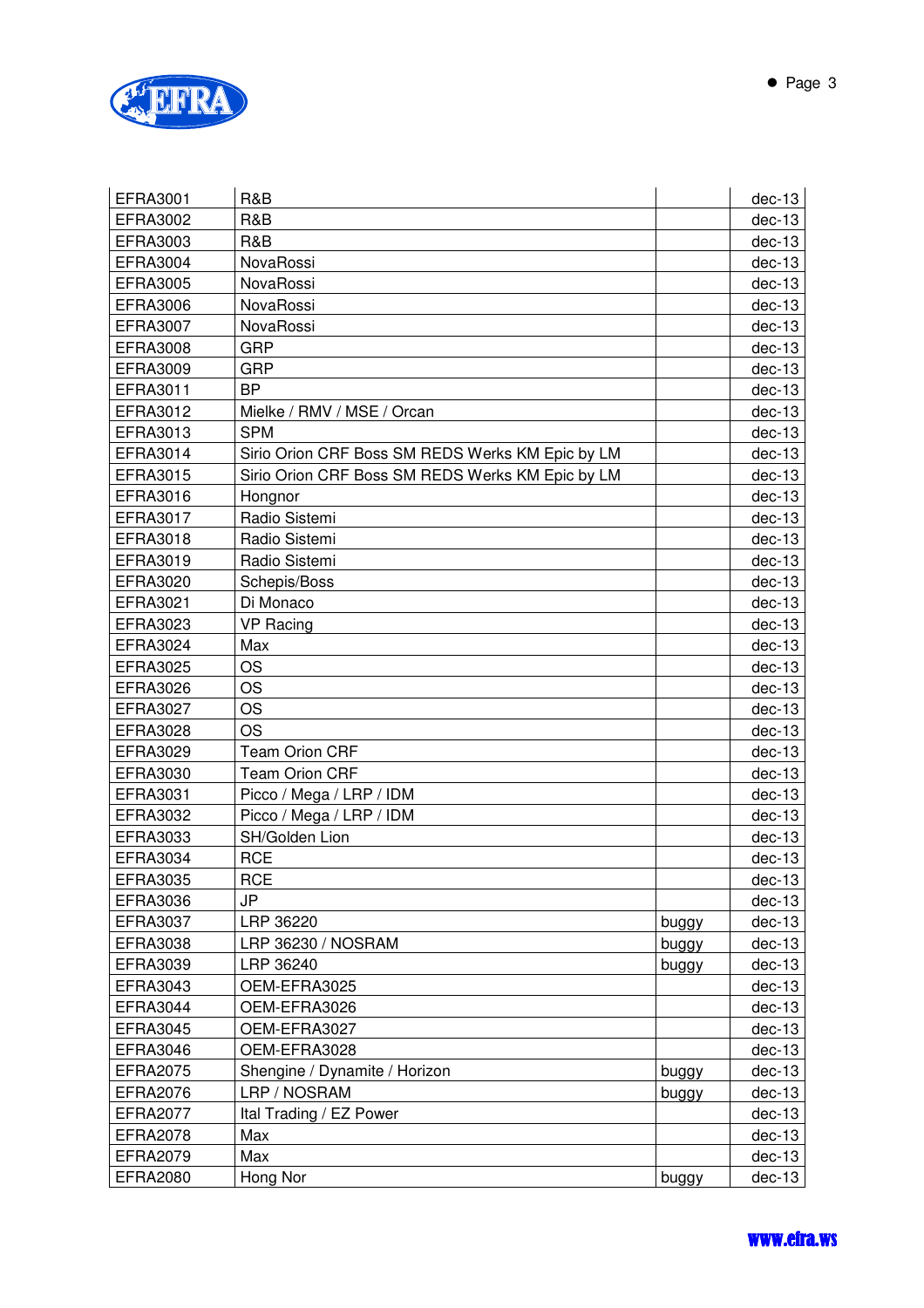

| <b>EFRA2081</b> | SSTech/Alpha/Dynamite                                    | buggy   | $dec-13$ |
|-----------------|----------------------------------------------------------|---------|----------|
| <b>EFRA2082</b> | Grossi                                                   |         | $dec-13$ |
| <b>EFRA2083</b> | Schepis / REDS / Boss                                    |         | $dec-13$ |
| <b>EFRA2084</b> | NovaRossi                                                |         | $dec-13$ |
| <b>EFRA2085</b> | Hudy / Xray                                              | buggy   | $dec-13$ |
| <b>EFRA2086</b> | Dimonaco                                                 |         | $dec-13$ |
| <b>EFRA2087</b> | <b>RB</b>                                                | buggy   | $dec-13$ |
| <b>EFRA2088</b> | PR-RC.com                                                | buggy   | $dec-13$ |
| <b>EFRA2089</b> | OS Engines / Mugen-Seiki / Ninja / S-Workz / JQ Products | buggy   | $dec-13$ |
| <b>EFRA2090</b> | SStech/Alpha Plus                                        | buggy   | $dec-13$ |
| EFRA2091        | <b>VP</b>                                                | buggy   | $dec-13$ |
| <b>EFRA2092</b> | <b>RB</b>                                                | on road | $dec-13$ |
| <b>EFRA2093</b> | Losi / LOSR8003                                          | buggy   | $dec-13$ |
| <b>EFRA2094</b> | Max-power                                                | on road | $dec-13$ |
| <b>EFRA2095</b> | Hipex new low noise pipe                                 | on road | $dec-14$ |
| <b>EFRA2096</b> | Novarossi                                                | buggy   | $dec-13$ |
| <b>EFRA2097</b> | R&B                                                      | buggy   | $dec-13$ |
| <b>EFRA2098</b> | <b>OS Engines</b>                                        |         | $dec-13$ |
| <b>EFRA2099</b> | Xceed, Vox, Idm, Sonic, Reds, Lrp, BlissRc               | buggy   | $dec-13$ |
| EFRA2100        | Hudy / Xray                                              | buggy   | $dec-13$ |
| EFRA2101        | Sworkz                                                   | buggy   | $dec-13$ |
| EFRA2102        | BlissRc, Sirio, Boss and SM                              |         | $dec-13$ |
| EFRA2103        | Arrow/Go-Engine                                          | buggy   | $dec-14$ |
| EFRA2104        | <b>REDS Racing</b>                                       | buggy   | $dec-14$ |
| EFRA2105        | <b>Global Hobbies</b>                                    | buggy   | $dec-14$ |
| EFRA2106        | HsiChia Co. Ltd / Weiken                                 | buggy   | $dec-14$ |
| <b>EFRA2107</b> | SST/Alpha Engines                                        | buggy   | $dec-14$ |
| <b>EFRA2108</b> | RCE/Hipex                                                |         | $dec-14$ |
| EFRA2109        | <b>LRP</b>                                               | buggy   | $dec-14$ |

## **Mufflers 1/10th**

| <b>EFRA 2501</b> | Mielke / Carson / Ansmann / RMV/ MSE | $dec-13$ |
|------------------|--------------------------------------|----------|
| <b>EFRA2502</b>  | R&B                                  | $dec-13$ |
| <b>EFRA2503</b>  | NovaRossi/Mega                       | $dec-13$ |
| <b>EFRA2504</b>  | Picco                                | $dec-13$ |
| <b>EFRA 2505</b> | <b>CR</b> France                     | $dec-13$ |
| EFRA2601         | <b>NovaRossi</b>                     | $dec-13$ |
| EFRA2602         | Max power                            | $dec-13$ |
| EFRA2603         | Associated                           | $dec-13$ |
| <b>EFRA2604</b>  | R&B                                  | $dec-13$ |
| <b>EFRA2606</b>  | RCCpower                             | $dec-13$ |
| <b>EFRA2607</b>  | Picco / Mega / LRP / IDM             | $dec-13$ |
| <b>EFRA2608</b>  | Rossi, Axe                           | $dec-13$ |
| <b>EFRA2609</b>  | Mugen                                | $dec-13$ |
| EFRA2610         | Mielke                               | $dec-13$ |
| <b>EFRA2611</b>  | Sirio by LM                          | $dec-13$ |

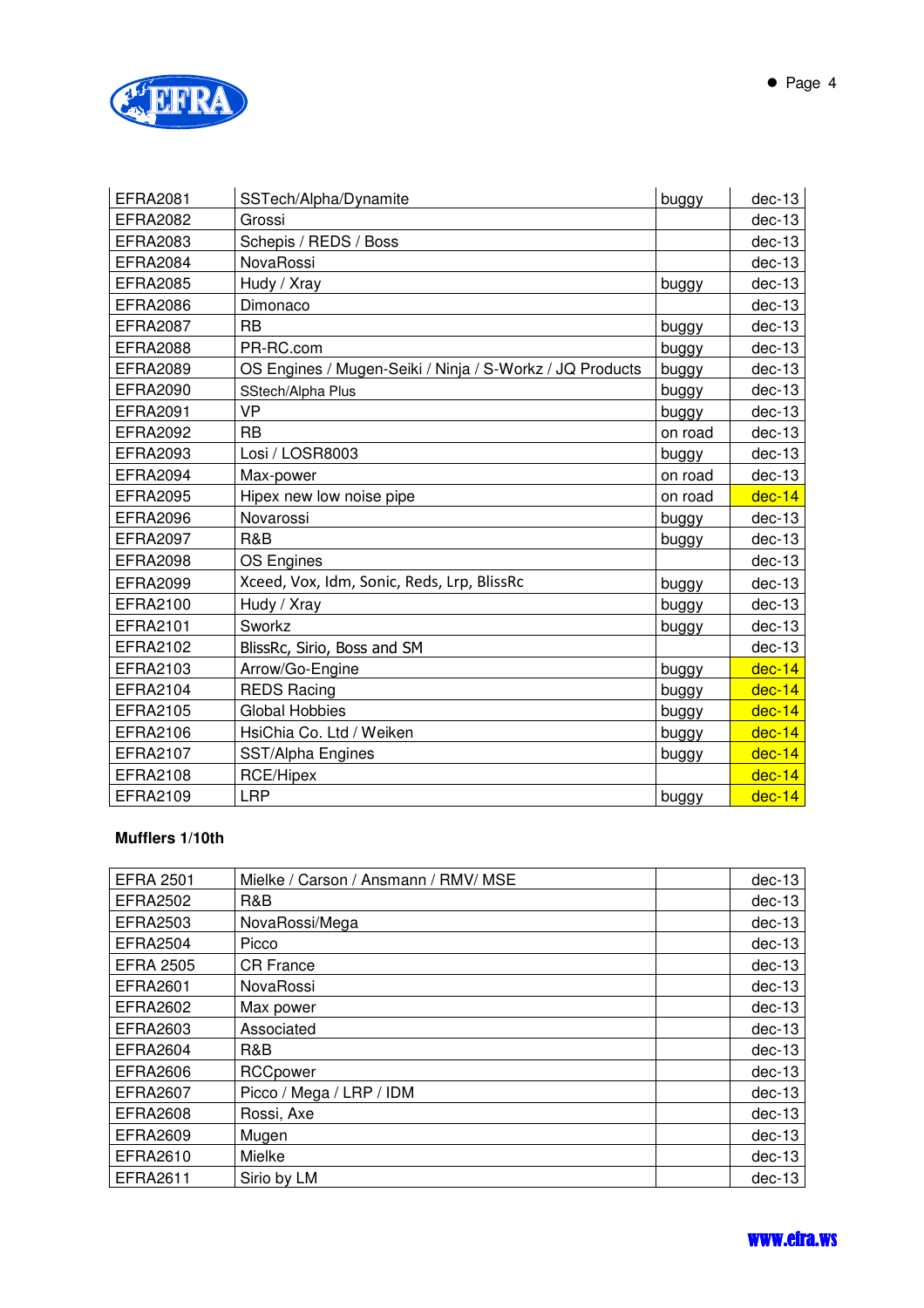

| EFRA2612        | Sirio by LM                                      | $dec-13$ |
|-----------------|--------------------------------------------------|----------|
| <b>EFRA2613</b> | Habbecke                                         | $dec-13$ |
| EFRA2614        | Schepis                                          | $dec-13$ |
| <b>EFRA2615</b> | Max                                              | $dec-13$ |
| EFRA2616        | <b>CR France</b>                                 | $dec-13$ |
| <b>EFRA2617</b> | <b>IDM</b>                                       | $dec-13$ |
| <b>EFRA2618</b> | Technokit / Hipex / RCE                          | $dec-13$ |
| <b>EFRA2619</b> | Picco                                            | $dec-13$ |
| <b>EFRA2620</b> | Radiosistemi                                     | $dec-13$ |
| <b>EFRA2621</b> | <b>ATS</b>                                       | $dec-13$ |
| <b>EFRA2622</b> | <b>SPM</b>                                       | $dec-13$ |
| <b>EFRA2623</b> | Team magic                                       | $dec-13$ |
| <b>EFRA2624</b> | Mielke / Orcan / Xceed / MSE                     | $dec-13$ |
| <b>EFRA2625</b> | <b>Team Magic</b>                                | $dec-13$ |
| EFRA2626        | Mielke / Xceed                                   | $dec-13$ |
| <b>EFRA2627</b> | R&R Non Solo Racing                              | $dec-13$ |
| <b>EFRA2628</b> | <b>LRP</b>                                       | $dec-13$ |
| EFRA2630        | NovaRossi                                        | $dec-13$ |
| <b>EFRA2631</b> | <b>GRP</b> Gandini                               | $dec-13$ |
| <b>EFRA2632</b> | <b>GRP</b> Gandini                               | $dec-13$ |
| <b>EFRA2633</b> | <b>GRP</b> Gandini                               | $dec-13$ |
| EFRA2634        | <b>Team Orion</b>                                | $dec-13$ |
| <b>EFRA2635</b> | <b>Team Orion</b>                                | $dec-13$ |
| <b>EFRA2636</b> | <b>Team Orion</b>                                | $dec-13$ |
| <b>EFRA2637</b> | <b>Team Orion</b>                                | $dec-13$ |
| <b>EFRA2638</b> | <b>Team Orion</b>                                | $dec-13$ |
| <b>EFRA2639</b> | Kyosho type A                                    | $dec-13$ |
| <b>EFRA2640</b> | Kyosho type B                                    | $dec-13$ |
| <b>EFRA2641</b> | Serpent Mega                                     | $dec-13$ |
| <b>EFRA2642</b> | Vantage                                          | $dec-13$ |
| <b>EFRA2643</b> | Fioroni                                          | $dec-13$ |
| <b>EFRA2644</b> | <b>LRP</b>                                       | $dec-13$ |
| <b>EFRA2645</b> | Graupner                                         | $dec-13$ |
| <b>EFRA2646</b> | Graupner                                         | $dec-13$ |
| <b>EFRA2647</b> | Orion                                            | $dec-13$ |
| <b>EFRA2648</b> | Capricorn                                        | $dec-13$ |
| EFRA2649        | Max                                              | $dec-13$ |
| EFRA2650        | <b>EDAM</b>                                      | $dec-13$ |
| <b>EFRA2651</b> | Picco / Mega / LRP / IDM                         | $dec-13$ |
| <b>EFRA2652</b> | NovaRossi                                        | $dec-13$ |
| EFRA2653        | Sirio Orion CRF Boss SM REDS Werks KM Epic by LM | $dec-13$ |
| <b>EFRA2654</b> | RCE/Hipex/GIMAR                                  | $dec-13$ |
| <b>EFRA2655</b> | SchepisModel/Boss/REDS                           | $dec-13$ |
| <b>EFRA2656</b> | Orion                                            | $dec-13$ |
| <b>EFRA2657</b> | OS speed / Mugen                                 | $dec-13$ |
| <b>EFRA2658</b> | Sirio Orion CRF Boss SM REDS Werks KM Epic by LM | $dec-13$ |
| <b>EFRA3501</b> | NovaRossi                                        | $dec-13$ |